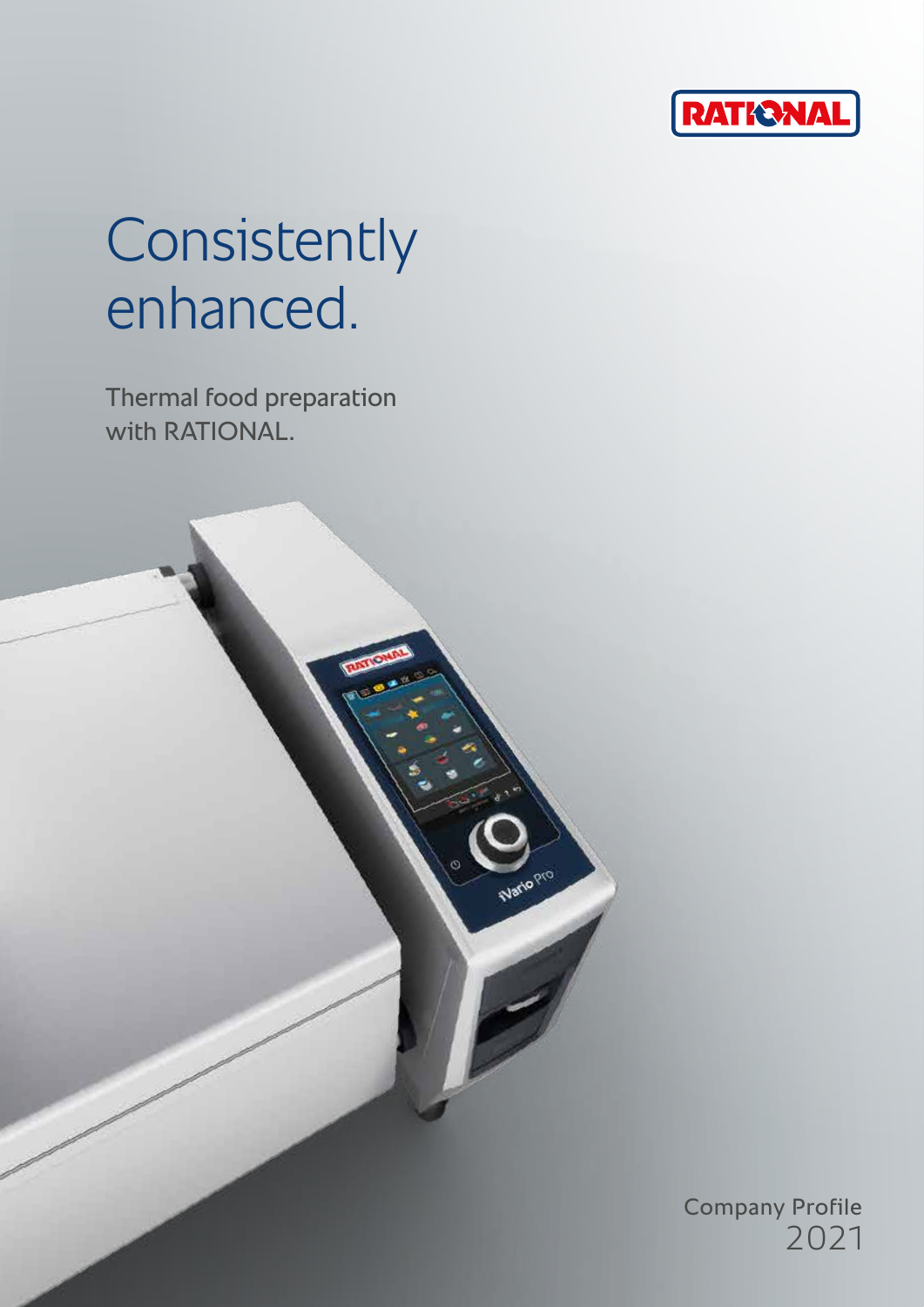**We are the global market and technology leader for innovative solutions for thermal food preparation in the world's professional kitchens, with a market share of around 50%. An important building block of our success is our uncompromising focus on customer benefits. Our primary corporate philosophy: "We offer the highest possible benefit to the people who thermally prepare food in the professional kitchens of the world."**

The main product is the iCombi Pro — a combi-steamer with intelligent cooking paths newly launched in May 2020. Heat is transferred by steam and hot air. The software independently controls the cooking path until the desired result is achieved. It replaces conventional cooking appliances, such as grills, cookers or ovens. As a complementary product, RATIONAL offers the iVario, also newly launched in 2020. This cooks with contact heat or in liquid and can replace other traditional cooking appliances, such as deep fryers, kettles, or tilting frying pans.

In addition to our high-performance and high-quality iCombi and iVario product groups, we offer a comprehensive range of services throughout the entire business relationship, enabling our customers to use their appliances in the best possible way at all times. With our ConnectedCooking online platform for professional chefs, we offer our customers a cloud-based networking solution. This allows them to network their appliances, monitor, control, update, and transfer cooking programs remotely. In addition, with Hygiene Management Pro, we offer our customers further fee-based digital applications for optimising their kitchen processes. We generate around 71% of our sales revenues from our multifunctional cooking systems, the rest from accessories, care products, spare parts, and services.

Our products are ideal for any business that prepares at least 20 hot dishes per meal. Our customer base ranges from restaurants and hotels to communal catering, such as company canteens, hospitals, schools, universities, military, prisons, and retirement homes, as well as quick service restaurants, caterers, supermarkets, bakery and snack shops, butchers, petrol stations, and delivery services including so-called ghost kitchens.

According to our estimates, the worldwide market potential is around 4.8 million customers, of which about 25% currently cook with combi-steamers. The vast majority still use traditional cooking technology. We see additional sales opportunities because the iCombi can replace traditional cooking technology as well as original combi-steamers due to its cooking intelligence. With around 1.6 million potential customers, we currently estimate the total potential for the iVario to be comparatively lower. Because it has only been on the market for a few years, the penetration level is still very low. The potential for the iVario is therefore similarly high in our view. The large free market potential allows us to grow via deeper market penetration and increasing replacement demand.

The Corona crisis took our company and especially our customers by surprise in the fiscal year 2020. In almost all of our customer groups, this led to severe dislocation and uncertainty, resulting in a reduced willingness and ability to invest in the short term. In 2021, despite numerous ups and downs for our customers, the situation has become much more business friendly again. Nevertheless, we are seeing accelerating shifts among our customer groups (mass catering, restaurant with service, restaurant without service, retail). Today, we are well positioned because we designed our structures

many years ago for business with a wide variety of customer groups; thus, we are now optimally prepared for this.

Basically, we still see the market potential as full despite the Corona crisis. The number of meals that need to be prepared every day around the world continues to grow. The places where they are prepared are changing. Many megatrends remain unchanged. Population growth, urbanisation and rising affluence in some emerging markets continue unabated. Commercial catering, the delivery business and so-called ghost kitchens are enjoying growth in this crisis.

It is part of our corporate philosophy to develop this potential organically. We often take a pioneering role in opening up new markets. This results in increasing brand awareness, which contributes to sustainably consolidating and expanding our world market leadership. We are now represented in more than 120 countries through our own sales companies and partners.

An essential part of the foundation of our company's success is our focus on the professional kitchen, and in the kitchen we focus on its chief purpose: cooking. This specialisation enables us to offer our customers ever better solutions and to continuously increase their benefits. Our products set standards in terms of cooking intelligence, cooking quality, user-friendliness, resource efficiency, and networking possibilities. They can reproduce practically all cooking processes: grilling, steaming, gratinating, baking, fermenting, roasting, braising, simmering, steaming, poaching, blanching, low-temperature cooking, deep-frying, and much more. In this way, they replace almost all traditional cooking appliances in the professional kitchen and are winning over more and more customers worldwide.

The RATIONAL combi-steamer is now regarded as one of the most important cooking appliances in the professional kitchen. We are perceived as an innovative solution provider with high-quality, reliable products and the highest quality of service. In accordance with our philosophy, our customer satisfaction surveys enjoy a particularly high priority at RATIONAL. That is why we are proud that our annual customer satisfaction survey again delivered very good results in 2021. With a Net Promoter Score of 61, we have a level of customer satisfaction that is well above the industry and sector by comparison. This illustrates our clearly leading market position. Even after the crisis, our customers remain highly satisfied and loyal. With our latest product innovations, we have created even more benefits for our customers and given them even more reasons to replace or buy for the first time. Especially in these uncertain times, we are proud to once again have set new standards with the worldwide launch of our completely new product generation. In this way, we are once again increasing the benefits for our customers.

Another important building block of our success is the principle of the "entrepreneur in the enterprise" (U.i.U.®). The U.i.U. works like an entrepreneur in his or her field, makes the necessary decisions independently and takes responsibility for them. In doing so, the U.i.U. always focuses on the benefit to the customer. Even in the Corona crisis, our U.i.U. adapted very well to the new situation and did everything to help our customers in the best way possible. At the end of 2021, we had around 2,250 employees, more than half of them in Germany.

The negative effects of the Corona crisis on the global economy and the food service industry should be largely overcome. We expect that the measures to contain the coronavirus that have affected our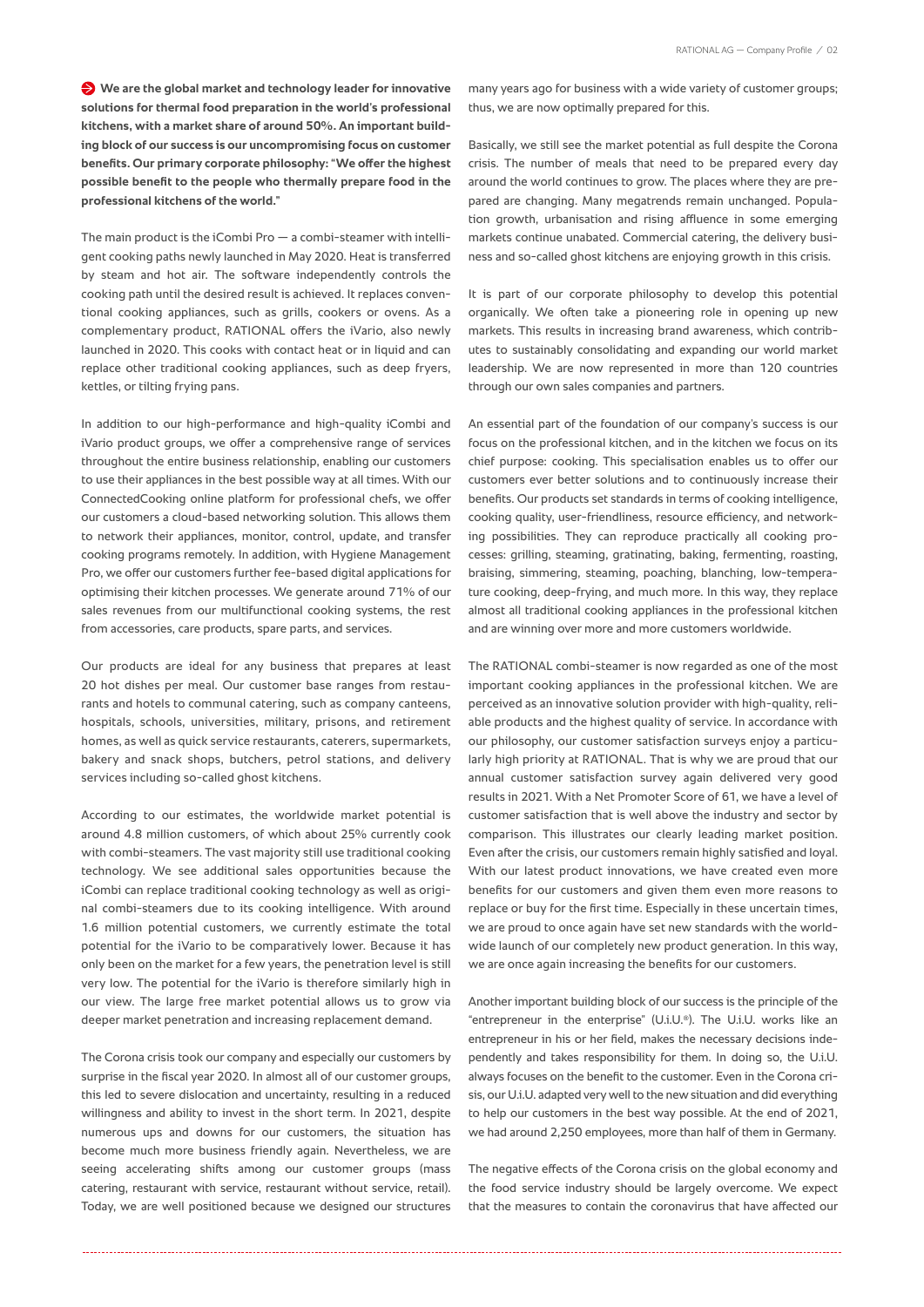customers will only be partial. We no longer expect lockdown measures, such as in spring 2020 or winter 2020/2021. We are encouraged by the fact that in some countries the complete end of the Corona measures is being discussed or has already been initiated.

We are taking some lessons learned from the crisis years. We have successively converted our sales, service and marketing processes to digital formats in order to be able to reach and inform our customers and business partners via webinars, live streams and videos, among other things. We will continue to provide these additional offerings, even though we are also happy to get back in touch with our customers in person. In addition, RATIONAL's solutions are helping our customers to cope with the increasing staff shortages, the pressures to increase efficiency as well as the stricter hygiene regulations.

One result of the sustained high customer and employee satisfaction is the positive financial performance. Our exceptionally healthy balance sheet and good liquidity situation help us to take good care of our customers, our business partners and our employees, all while fostering innovation, even in times of crisis. Our independence, endurance and room for manoeuvre give us a decisive competitive advantage; they are the reflection of our high level of performance and stability in the crisis. At RATIONAL, we are striving to get through the Corona crisis together with our employees so that we can be there for our customers in full strength even after the crisis. We still consider achievable a return to growth rates in the high single-digit range, with EBIT margins of around 25%, as well as an equity ratio of over 70% and a payout ratio at pre-crisis levels.

## **Our product portfolio Our product portfolio**

**Maximum customer benefi t through easy handling, best cooking quality, maximum efficiency and state-of-the-art connectivity solutionMaximum customer benefit through easy handling, best cooking quality, maximum efficiency and** 



## The iCombi® **The new benchmark**

In May 2020, we launched the iCombi Pro and the basic model iCombi Classic. The iCombi Pro is a combi-steamer with intelligent cooking paths. Heat is transferred during cooking by steam, hot air or a combination of the two. The software used recognises the size and consistency of the food and independently defines the optimal cooking paths. This ensures that the desired result is always achieved with pinpoint accuracy. The cook can control the cooking paths in terms of speed, energy-saving or time optimisation. The iProductionManager of the iCombi takes over the optimisation of production processes of different dishes. The iCombi Pro has a 12-minute automatic cleaning function that helps to increase capacity. Other unique selling points of the iCombi are its high resource efficiency, simple operation, flexible use, and minimal cleaning and maintenance requirements. This leaves the chef time for the essentials: creativity and the well-being of their guests. With seven appliance sizes, we can offer the right product for every customer. The iCombi is produced at our headquarters in Landsberg am Lech, Germany, and marketed worldwide.



## The iVario® **The new performance class**

The iVario is a multifunctional cooking system, it cooks in liquids or with contact heat and is significantly faster than comparable products — with considerably less energy consumption. This means it can replace conventional cooking appliances, such as tippers, kettles, deep fryers, and pressure cookers. The cooking intelligence controls the cooking path fully automatically and adapts it optimally to the respective food. The cook is notified as soon as they have to take action themselves. Nothing boils over, nothing burns. When cooking with the iVario Pro, the patented iZoneControl makes it possible to divide the bottom of the pan into up to four zones in order to prepare different dishes at different temperatures at the same time. The new height adjustment function of the appliance also improves working ergonomics for kitchen staff. With the four different models of the iVario, we offer the optimal solution for all markets and customer groups, from restaurant operations to communal catering. The iVario is manufactured in Wittenheim, France, and has been marketed in all regions of the world since June 2020.



#### ConnectedCooking **The innovative networking solution**

With ConnectedCooking, we offer our customers an online portal for the professional kitchen. This includes a free, cloud-based networking solution which allows our customers to network their appliances, control them remotely, update them with the latest software, and transfer cooking programs as well as manage HACCP data. With over 80,000 members, ConnectedCooking is the largest online platform for professional chefs.

In addition, since 2020 we have been offering our customers Hygiene Management Pro, an additional product for which a fee is charged. It includes extended software functionalities, the appropriate measurement technology (e.g. temperature sensors) and accompanying consulting services to simplify hygiene and quality processes in larger operations while making them more transparent and automating them across locations. Hygiene Management Pro has already been able to ensure greater food safety for the first customers in the German and Austrian markets. The services are aimed, in particular, at businesses that have several locations and are organised in a chain structure.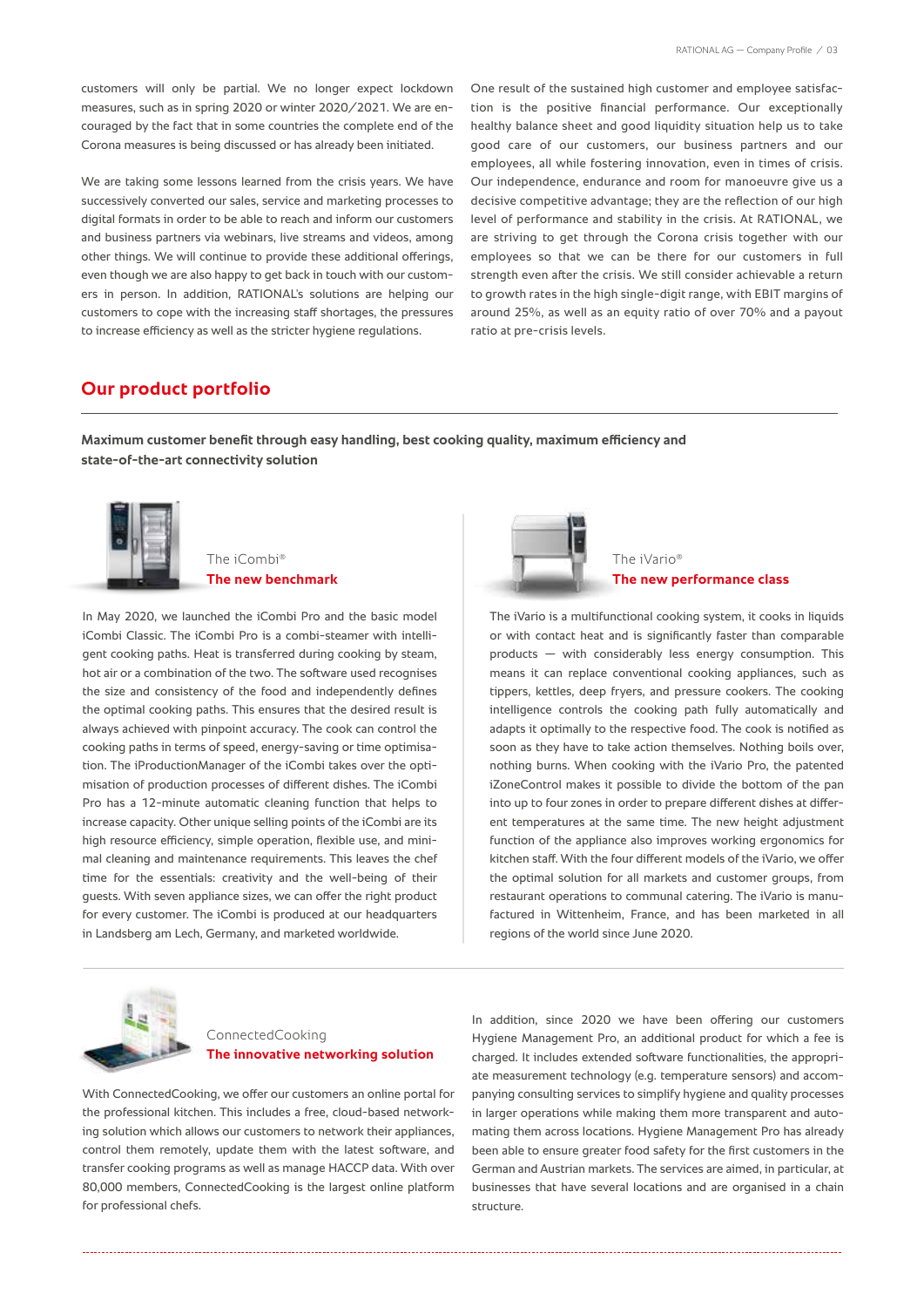## **Key Figures**

|                                                 |        |        |                    | in m EUR         |
|-------------------------------------------------|--------|--------|--------------------|------------------|
| Sales revenues by region                        | 2021   | 2020   | Change<br>absolute | Change<br>in $%$ |
| Germany                                         | 102.5  | 83.9   | $+18.6$            | $+22$            |
| Europe (excluding Germany)                      | 336.8  | 295.0  | $+41.8$            | $+14$            |
| North America                                   | 140.4  | 112.0  | $+28.4$            | $+25$            |
| Latin America                                   | 35.5   | 24.1   | $+11.4$            | $+47$            |
| Asia                                            | 122.8  | 102.2  | $+20.6$            | $+20$            |
| Rest of the world                               | 41.8   | 32.4   | $+9.4$             | $+29$            |
| Sales revenues abroad (in %)                    | 87     | 87     | 0                  |                  |
| Sales revenues by product group                 |        |        |                    |                  |
| Combi-steamer                                   | 698.4  | 580.6  | $+117.8$           | $+20$            |
| Vario                                           | 81.4   | 69.0   | $+12.4$            | $+18$            |
| <b>Sales and earnings</b>                       |        |        |                    |                  |
| Sales revenues                                  | 779.7  | 649.6  | $+130.1$           | $+20$            |
| Cost of sales                                   | 350.5  | 289.5  | $+61.0$            | $+21$            |
| Gross profit                                    | 429.3  | 360.1  | $+69.2$            | $+19$            |
| as a percentage of sales revenues               | 55.1   | 55.4   | $-0.3$             |                  |
| Sales and service expenses                      | 187.6  | 166.9  | $+20.7$            | $+12$            |
| Research and development expenses               | 45.1   | 41.7   | $+3.4$             | $+8$             |
| General administration expenses                 | 40.0   | 36.6   | $+3.4$             | $+9$             |
| Earnings before interest and taxes (EBIT)       | 160.1  | 106.8  | $+53.3$            | $+50$            |
| as a percentage of sales revenues               | 20.5   | 16.4   | $+4.1$             |                  |
| Net income                                      | 123.7  | 80.1   | $+43.6$            | $+54$            |
| <b>Balance sheet</b>                            |        |        |                    |                  |
| Balance sheet total                             | 783.8  | 670.7  | $+113.1$           | $+17$            |
| Equity                                          | 603.3  | 535.1  | $+68.2$            | $+13$            |
| Equity ratio (in $\%$ )                         | 77.0   | 79.8   | $-2.8$             |                  |
| <b>Cash flow</b>                                |        |        |                    |                  |
| Cash flow from operating activities             | 171.7  | 92.7   | $+79.0$            | $+85$            |
| Cash-effective investments                      | 23.9   | 33.4   | $-7.6$             | $-23$            |
| Free cash flow <sup>1</sup>                     | 147.9  | 59.3   | $+86.6$            | $+146$           |
| <b>Employees</b>                                |        |        |                    |                  |
| Number of employees as at 31 Dec                | 2,248  | 2,180  | $+68.0$            | $+3$             |
| Number of employees (average)                   | 2,206  | 2,242  | $-36.0$            | $-2$             |
| Key figures RATIONAL shares                     |        |        |                    |                  |
| Earnings per share (in EUR)                     | 10.88  | 7.04   | $+3.84$            | $+54$            |
| Year-end closing price <sup>2</sup> (in EUR)    | 900.40 | 761.50 | $+138.90$          | $+18$            |
| Market capitalisation <sup>2</sup> <sup>3</sup> | 10,238 | 8,658  | $+1,579$           | $+18$            |

1 Cash flow from operating activities less investments

 $2$  Xetra  $3$  As at balance sheet date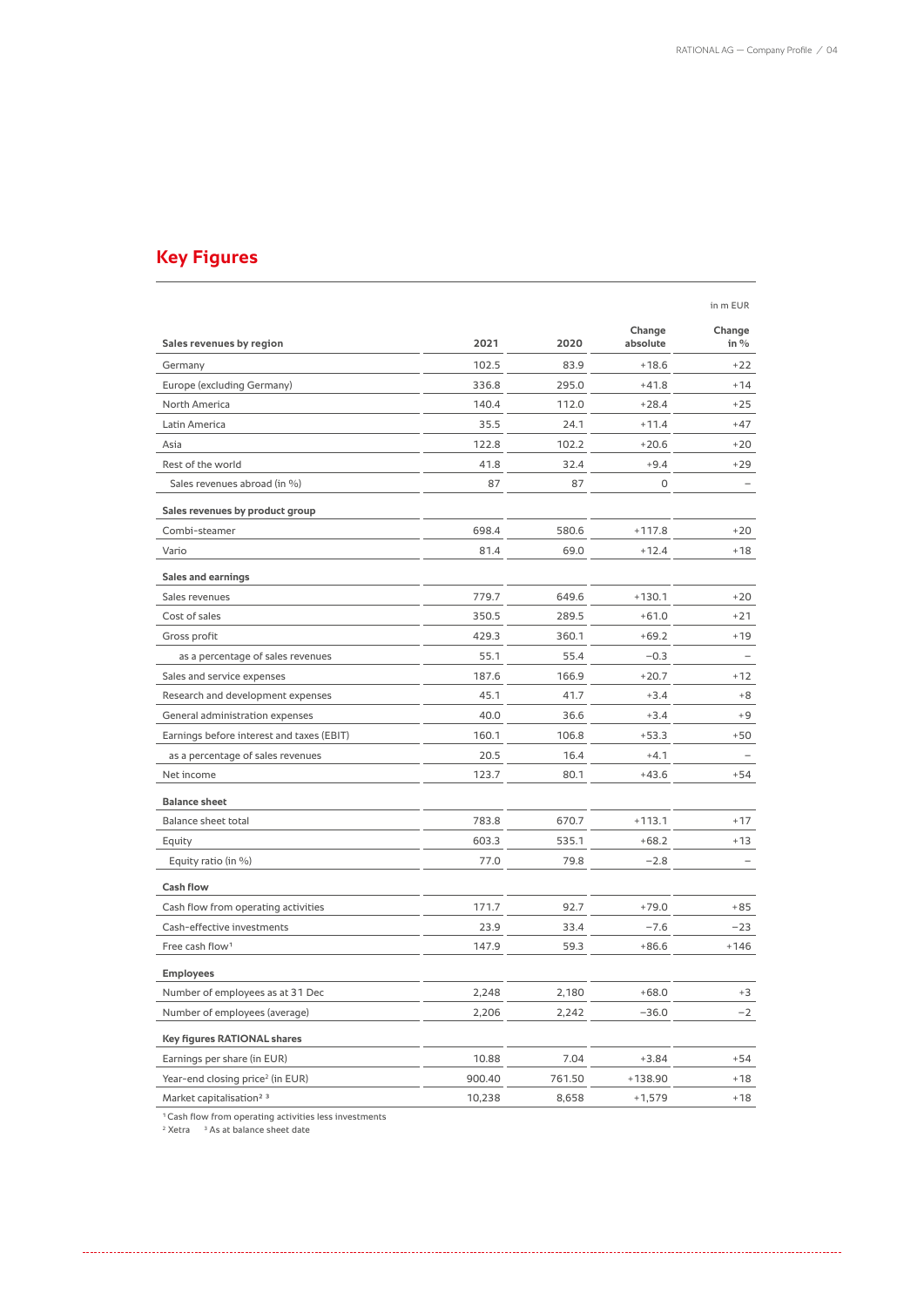#### **Sales revenues by region in 2021**

| 13%        | 43%                        | 18%           | 16%          | $5\%$         |              |
|------------|----------------------------|---------------|--------------|---------------|--------------|
|            |                            |               |              |               |              |
| Germany    | Europe (excluding Germany) | North         | Latin        | Asia          | Rest of      |
| (2020:13%) | (2020:45%)                 | America       | America      | $(2020:16\%)$ | the world    |
|            |                            | $(2020:17\%)$ | $(2020:4\%)$ |               | $(2020:5\%)$ |

## **Key figures for RATIONAL shares**

#### **Key figures**

|                                                                                                                       |            | 2021     | 2020   |  |  |  |  |  |
|-----------------------------------------------------------------------------------------------------------------------|------------|----------|--------|--|--|--|--|--|
| Maximum price last 12 months <sup>2</sup>                                                                             | <b>EUR</b> | 1.029.50 | 792.50 |  |  |  |  |  |
| Minimum price last 12 months <sup>2</sup>                                                                             | <b>EUR</b> | 654.50   | 377.20 |  |  |  |  |  |
| Year-end closing price <sup>2</sup>                                                                                   | <b>EUR</b> | 900.40   | 761.50 |  |  |  |  |  |
| Market capitalisation <sup>12</sup>                                                                                   | Mio. EUR   | 10,238   | 8,658  |  |  |  |  |  |
| Dividend yield <sup>3</sup>                                                                                           | $\%$       | 1.1      | 0.6    |  |  |  |  |  |
| Beta factor (one year) as of 30 Dec <sup>4</sup>                                                                      |            | 1.34     | 0.95   |  |  |  |  |  |
| Sales revenues per share                                                                                              | <b>EUR</b> | 68.58    | 57.13  |  |  |  |  |  |
| Price-to-sales ratio <sup>13</sup>                                                                                    |            | 13.1     | 13.3   |  |  |  |  |  |
| Earnings per share                                                                                                    | <b>EUR</b> | 10.88    | 7.04   |  |  |  |  |  |
| Price-earnings ratio <sup>13</sup>                                                                                    |            | 82.8     | 108.1  |  |  |  |  |  |
| Cash flow per share                                                                                                   | <b>EUR</b> | 15.10    | 8.15   |  |  |  |  |  |
| Price-cash flow ratio <sup>13</sup>                                                                                   |            | 59.6     | 93.4   |  |  |  |  |  |
| <sup>2</sup> Xetra<br><sup>1</sup> As at balance sheet date<br><sup>3</sup> In relation to the year-end closing price |            |          |        |  |  |  |  |  |

**Performance of RATIONAL shares since IPO in 2000**

Index (issue price 23,00 EUR = 100); in %



4 In relation to the MDAX

 $-$  RATIONAL AG (Xetra)  $-$  DAX  $-$  MDAX

#### **RATIONAL shares — basic information**

| Number of outstanding shares <sup>5</sup> | 11.370.000                             |
|-------------------------------------------|----------------------------------------|
| Shareholder structure                     | Holding shares 55.2%, free float 44.8% |
| <b>ISIN</b>                               | DE0007010803                           |
| <b>WKN</b>                                | 701080                                 |
| Market abbreviation                       | RAA                                    |
| <sup>5</sup> Status: 1 March 2022         |                                        |

#### **Financial Calendar 2022**

| Financial Figures Fiscal Year 2021 | Virtual | 24 Mar '22 |
|------------------------------------|---------|------------|
| General Shareholders' Meeting 2022 | Virtual | 4 May '22  |
| Financial Figures Q1 2022          | Virtual | 11 May '22 |
| Financial Figures Half Year 2022   | Virtual | 4 Aug '22  |
| Financial Figures 9 Months 2022    | Virtual | 3 Nov '22  |
| RATIONAL Analysts' Day 2022        | TRD     | TRD        |

## **The Executive Board**

| <b>Dr Peter Stadelmann, CEO</b> | <b>Walter Kurtz, Chairman</b>  |
|---------------------------------|--------------------------------|
|                                 | Dr Hans Maerz, Deputy Chairman |
| <b>Peter Wiedemann. CTO</b>     | <b>Dr Gerd Lintz</b>           |
| $\mathcal{L}$ and $\mathcal{L}$ | <b>Werner Schwind</b>          |
| Markus Paschmann, CSO           | Erich Baumgärtner              |
|                                 | Dr Georg Sick                  |
| Jörg Walter, CFO                | Dr Johannes Würbser            |

**The Supervisory Board**

## **Contact**

 $\angle$ 

**Dr Peter Stadelmann** Chief Executive Officer Phone +49 8191 327 3309 ir@rational-online.com

**Stefan Arnold** Head of Investor Relations Phone +49 8191 327 2209 ir@rational-online.com